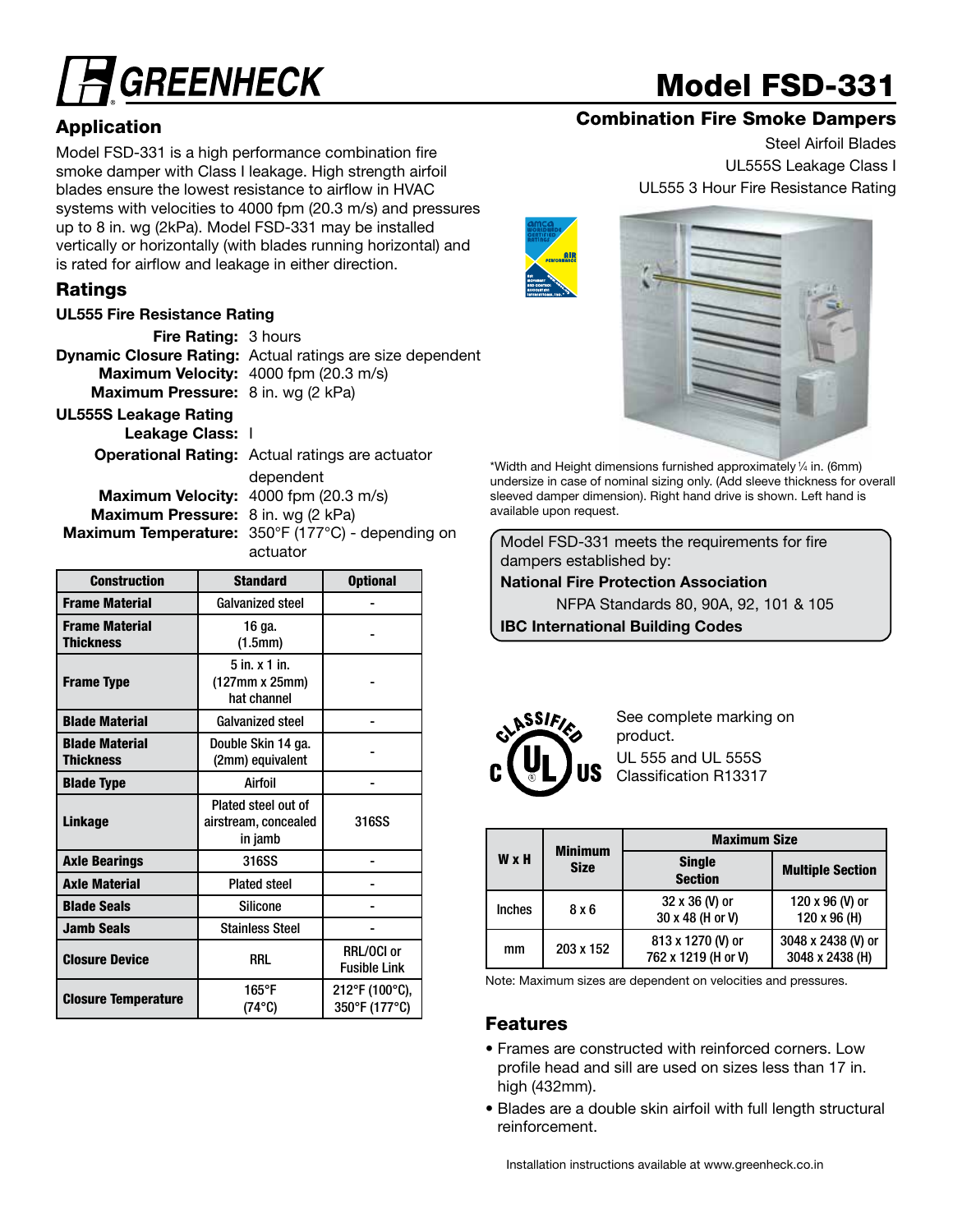### Options & Pressure Drop Data **FSD-331**

### **Options**

- Factory mounted accessories
	- POC Retaining angles
	- Quick connect breakaway connections
	- S & drive connections
	- TDF Flange
- Actuators: 24V, 230V
- Transitions : R



## Pressure Drop Data

This pressure drop testing was conducted in accordance with AMCA Standard 500-D using the three configurations shown. All data has been corrected to represent standard air at a density of .075 lb/ft<sup>3</sup> (1.201 kg/m<sup>3</sup>).

Actual pressure drop found in any HVAC system in a combination of many factors. This pressure drop information along with an analysis of other system influences should be used to estimate actual pressure losses for a damper installed in a given HVAC system.

### AMCA Test Figures

Figure 5.3 illustrates a fully ducted damper. This configuration has the lowest pressure drop of the three test configurations because entrance and exit losses are minimized by straight duct runs upstream and downstream of the damper.

Figure 5.2 illustrates a ducted damper exhausting air into an open area. This configuration has a lower pressure drop than Figure 5.5 because entrance losses are minimized by a straight duct run upstream of the damper.

Figure 5.5 illustrates a plenum mounted damper. This configuration has the highest pressure drop because of extremely high entrance and exit losses due to the sudden changes of area in the system.

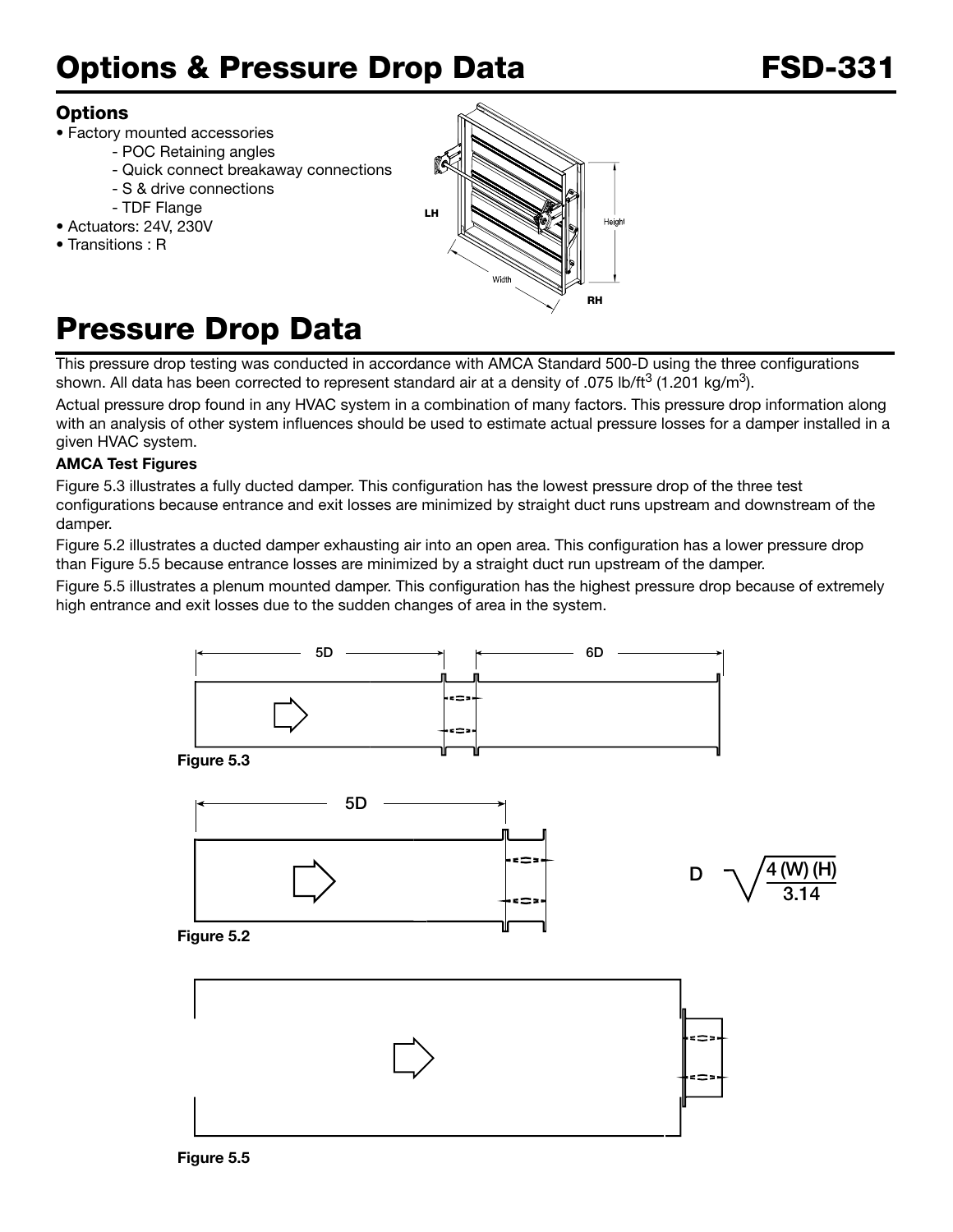### Pressure Drop **FSD-331**

### AMCA Figure 5.2



| 12 in. x 12 in. (305mm x 305mm) |                      |  |  |  |  |
|---------------------------------|----------------------|--|--|--|--|
| Velocity                        | <b>Pressure Drop</b> |  |  |  |  |
| (fpm)                           | $(in.$ wg $)$        |  |  |  |  |
| 500                             | 0.03                 |  |  |  |  |
| 1000                            | 0.11                 |  |  |  |  |
| 1500                            | 0.24                 |  |  |  |  |
| 2000                            | 0.42                 |  |  |  |  |
| 2500                            | 0.66                 |  |  |  |  |
| 3000                            | 0.95                 |  |  |  |  |
| 3500                            | 1.30                 |  |  |  |  |
| 4000                            | 1.70                 |  |  |  |  |

|                  | n. x 12 in. (305mm x 305mm)      |                          | 24 in. x 24 in. (610mm x 610mm) |                          | 36in. x 36 in. (914mm x 914mm)  |                          | 12in. X 48 in. (305mm x 1219mm)  | 48 in. x 12 in. (1219mm x |                     |
|------------------|----------------------------------|--------------------------|---------------------------------|--------------------------|---------------------------------|--------------------------|----------------------------------|---------------------------|---------------------|
| elocity<br>(fpm) | <b>Pressure Drop</b><br>(in. wg) | <b>Velocity</b><br>(fpm) | <b>Pressure Drop</b><br>(in.wg) | <b>Velocity</b><br>(fpm) | <b>Pressure Drop</b><br>(in.wg) | <b>Velocity</b><br>(fpm) | <b>Pressure Drop</b><br>(in. wg) | <b>Velocity</b><br>(fpm)  | Pressure<br>(in. w) |
| 500              | 0.03                             | 500                      | 0.01                            | 500                      | 0.01                            | 500                      | 0.01                             | 500                       | 0.02                |
| 1000             | $0.1^{\circ}$                    | 1000                     | 0.06                            | 1000                     | 0.05                            | 1000                     | 0.05                             | 1000                      | 0.08                |
| 1500             | 0.24                             | 1500                     | 0.12                            | 1500                     | 0.12                            | 1500                     | 0.12                             | 1500                      | 0.18                |
| 2000             | 0.42                             | 2000                     | 0.22                            | 2000                     | 0.21                            | 2000                     | 0.21                             | 2000                      | 0.33                |
| 2500             | 0.66                             | 2500                     | 0.34                            | 2500                     | 0.32                            | 2500                     | 0.33                             | 2500                      | 0.51                |
| 3000             | 0.95                             | 3000                     | 0.49                            | 3000                     | 0.47                            | 3000                     | 0.48                             | 3000                      | 0.74                |
| 3500             | 1.30                             | 3500                     | 0.67                            | 3500                     | 0.63                            | 3500                     | 0.65                             | 3500                      | 1.00                |
| 4000             | 1.70                             | 4000                     | 0.87                            | 4000                     | 0.83                            | 4000                     | 0.85                             | 4000                      | 1.31                |
|                  |                                  |                          |                                 |                          |                                 |                          |                                  |                           |                     |

| Velocity<br>(fpm) | <b>Pressure Drop</b><br>(in.wg) |
|-------------------|---------------------------------|
| 500               | 0.01                            |
| 1000              | 0.05                            |
| 1500              | 0.12                            |
| 2000              | 0.21                            |
| 2500              | 0.32                            |
| 3000              | 0.47                            |
| 3500              | 0.63                            |
| 4000              | 0.83                            |

|                   | 36in. x 36 in. (914mm x 914mm)   |                   | 12in. X 48 in. (305mm x 1219mm) |  |  |
|-------------------|----------------------------------|-------------------|---------------------------------|--|--|
| Velocity<br>(fpm) | <b>Pressure Drop</b><br>(in. wg) | Velocity<br>(fpm) | <b>Pressure Drop</b><br>(in.wg) |  |  |
| 500               | 0.01                             | 500               | 0.01                            |  |  |
| 1000              | 0.05                             | 1000              | 0.05                            |  |  |
| 1500              | 0.12                             | 1500              | 0.12                            |  |  |
| 2000              | 0.21                             | 2000              | 0.21                            |  |  |
| 2500              | 0.32                             | 2500              | 0.33                            |  |  |
| 3000              | 0.47                             | 3000              | 0.48                            |  |  |
| 3500              | 0.63                             | 3500              | 0.65                            |  |  |
| 4000              | 0.83                             | 4000              | 0.85                            |  |  |

|      | 3 in. x 12 in. (1219mm x 305mm) |
|------|---------------------------------|
| ____ |                                 |

| Velocity<br>(fpm) | <b>Pressure Drop</b><br>$(in.$ wg $)$ |
|-------------------|---------------------------------------|
| 500               | 0.02                                  |
| 1000              | 0.08                                  |
| 1500              | 0.18                                  |
| 2000              | 0.33                                  |
| 2500              | 0.51                                  |
| 3000              | 0.74                                  |
| 3500              | 1.00                                  |
| 4000              | 1.31                                  |

#### AMCA Figure 5.3



| Velocity (fpm) | <b>Pressure Drop</b><br>$(in.$ wg $)$ |
|----------------|---------------------------------------|
| 500            | 0.01                                  |
| 1000           | 0.06                                  |
| 1500           | 0.13                                  |
| 2000           | 0.23                                  |
| 2500           | 0.37                                  |
| 3000           | 0.53                                  |
| 3500           | 0.73                                  |
| 4000           | 0.95                                  |

|            | .  . <del>.</del> ,                      |                | - - - . <del>.</del> . <b>.</b> |                |                                 |                |                                  |                |                      |
|------------|------------------------------------------|----------------|---------------------------------|----------------|---------------------------------|----------------|----------------------------------|----------------|----------------------|
| city (fpm) | <b>Pressure Drop</b><br>(in. <i>wg</i> ) | Velocity (fpm) | <b>Pressure Drop</b><br>(in.wg) | Velocity (fpm) | <b>Pressure Drop</b><br>(in.wg) | Velocity (fpm) | <b>Pressure Drop</b><br>(in. wg) | Velocity (fpm) | Pressure<br>$(in.$ W |
| 500        | 0.01                                     | 500            | 0.01                            | 500            | 0.01                            | 500            | 0.01                             | 500            | 0.01                 |
| 1000       | 0.06                                     | 1000           | 0.02                            | 1000           | 0.02                            | 1000           | 0.03                             | 1000           | 0.04                 |
| 1500       | 0.13                                     | 1500           | 0.06                            | 1500           | 0.05                            | 1500           | 0.06                             | 1500           | 0.10                 |
| 2000       | 0.23                                     | 2000           | 0.10                            | 2000           | 0.09                            | 2000           | 0.11                             | 2000           | 0.18                 |
| 2500       | 0.37                                     | 2500           | 0.16                            | 2500           | 0.14                            | 2500           | 0.18                             | 2500           | 0.29                 |
| 3000       | 0.53                                     | 3000           | 0.23                            | 3000           | 0.21                            | 3000           | 0.25                             | 3000           | 0.42                 |
| 3500       | 0.73                                     | 3500           | 0.32                            | 3500           | 0.29                            | 3500           | 0.34                             | 3500           | 0.57                 |
| 4000       | 0.95                                     | 4000           | 0.42                            | 4000           | 0.38                            | 4000           | 0.45                             | 4000           | 0.74                 |
|            |                                          |                |                                 |                |                                 |                |                                  |                |                      |

| 12 in. x 12 in. (305mm x 305mm) |                                 | 24 in. x 24 in. (610mm x 610mm) |                | 36in. x 36 in. (914mm x 914mm)   |                | 12in. X 48 in. (305mm x 1219mm) |                | 48 in. x 12 in. (1219mm x 305mm) |  |                |                                         |
|---------------------------------|---------------------------------|---------------------------------|----------------|----------------------------------|----------------|---------------------------------|----------------|----------------------------------|--|----------------|-----------------------------------------|
| Velocity (fpm)                  | <b>Pressure Drop</b><br>(in.wg) |                                 | Velocity (fpm) | <b>Pressure Drop</b><br>(in. wg) | Velocity (fpm) | <b>Pressure Drop</b><br>(in.wg) | Velocity (fpm) | <b>Pressure Drop</b><br>(in. wg) |  | Velocity (fpm) | <b>Pressure Dro</b><br>(in. <i>wg</i> ) |
| 500                             | 0.01                            |                                 | 500            | 0.01                             | 500            | 0.01                            | 500            | 0.01                             |  | 500            | 0.01                                    |
| 1000                            | 0.06                            |                                 | 1000           | 0.02                             | 1000           | 0.02                            | 1000           | 0.03                             |  | 1000           | 0.04                                    |
| 1500                            | 0.13                            |                                 | 1500           | 0.06                             | 1500           | 0.05                            | 1500           | 0.06                             |  | 1500           | 0.10                                    |
| 2000                            | 0.23                            |                                 | 2000           | 0.10                             | 2000           | 0.09                            | 2000           | 0.11                             |  | 2000           | 0.18                                    |
| 2500                            | 0.37                            |                                 | 2500           | 0.16                             | 2500           | 0.14                            | 2500           | 0.18                             |  | 2500           | 0.29                                    |
| 3000                            | 0.53                            |                                 | 3000           | 0.23                             | 3000           | 0.21                            | 3000           | 0.25                             |  | 3000           | 0.42                                    |
| 3500                            | 0.73                            |                                 | 3500           | 0.32                             | 3500           | 0.29                            | 3500           | 0.34                             |  | 3500           | 0.57                                    |
| 4000                            | 0.95                            |                                 | 4000           | 0.42                             | 4000           | 0.38                            | 4000           | 0.45                             |  | 4000           | 0.74                                    |

| ssure Drop<br>(in. wg) | Velocity (fpm) | <b>Pressure Drop</b><br>(in. <i>wq</i> ) | Velocity (fpm) |
|------------------------|----------------|------------------------------------------|----------------|
| 0.01                   | 500            | 0.01                                     | 500            |
| 0.02                   | 1000           | 0.03                                     | 1000           |
| 0.05                   | 1500           | 0.06                                     | 1500           |
| 0.09                   | 2000           | 0.11                                     | 2000           |
| 0.14                   | 2500           | 0.18                                     | 2500           |
| 0.21                   | 3000           | 0.25                                     | 3000           |
| 0.29                   | 3500           | 0.34                                     | 3500           |
| 0.38                   | 4000           | 0.45                                     | 4000           |
|                        |                |                                          |                |

| Velocity (fpm) | <b>Pressure Drop</b><br>$(in.$ wg $)$ |
|----------------|---------------------------------------|
| 500            | 0.01                                  |
| 1000           | 0.04                                  |
| 1500           | 0.10                                  |
| 2000           | 0.18                                  |
| 2500           | 0.29                                  |
| 3000           | 0.42                                  |
| 3500           | 0.57                                  |
| 4000           | 0.74                                  |

### AMCA Figure 5.5

**Velocity (fpm)**





12 in. x 12 in. (305mm x 305mm) 24 in. x 24 in. (610mm x 610mm) 36in. x 36 in. (914mm x 914mm) 12in. X 48 in. (305mm x 1219mm) 48 in. x 12 in. (1219mm x 305mm)

| <b>elocity</b><br>'fpm) | <b>Pressure Drop</b><br>(in. <i>wg</i> ) | <b>Velocity</b><br>(fpm) | <b>Pressure Drop</b><br>(in.wg) | <b>Velocity</b><br>(fpm) | <b>Pressure Drop</b><br>(in. <i>wg</i> ) | Velocity<br>(fpm) | <b>Pressure Drop</b><br>(in. <i>wg</i> ) | <b>Velocity</b><br>(fpm) | Pressure<br>$(in.$ w |
|-------------------------|------------------------------------------|--------------------------|---------------------------------|--------------------------|------------------------------------------|-------------------|------------------------------------------|--------------------------|----------------------|
| 500                     | 0.04                                     | 500                      | 0.03                            | 500                      | 0.03                                     | 500               | 0.03                                     | 500                      | 0.03                 |
| 1000                    | 0.18                                     | 1000                     | 0.13                            | 1000                     | 0.12                                     | 1000              | 0.12                                     | 1000                     | 0.14                 |
| 1500                    | 0.42                                     | 1500                     | 0.29                            | 1500                     | 0.27                                     | 1500              | 0.27                                     | 1500                     | 0.32                 |
| 2000                    | 0.75                                     | 2000                     | 0.52                            | 2000                     | 0.48                                     | 2000              | 0.49                                     | 2000                     | 0.57                 |
| 2500                    | .17                                      | 2500                     | 0.81                            | 2500                     | 0.75                                     | 2500              | 0.77                                     | 2500                     | 0.89                 |
| 3000                    | 1.68                                     | 3000                     | 1.17                            | 3000                     | 1.08                                     | 3000              | 1.11                                     | 3000                     | 1.28                 |
| 3500                    | 2.29                                     | 3500                     | 1.60                            | 3500                     | 1.48                                     | 3500              | 1.51                                     | 3500                     | 1.75                 |
| 4000                    | 2.09                                     | 4000                     | 2.14                            | 4000                     | 1.93                                     | 4000              | 1.97                                     | 4000                     | 2.29                 |

| Velocity<br>(fpm) | <b>Pressure Drop</b><br>$(in.$ wg $)$ |
|-------------------|---------------------------------------|
| 500               | 0.03                                  |
| 1000              | 0.14                                  |
| 1500              | 0.32                                  |
| 2000              | 0.57                                  |
| 2500              | 0.89                                  |
| 3000              | 1.28                                  |
| 3500              | 1.75                                  |
| 4000              | 2.29                                  |



> Greenheck India Private Limited certifies that the model FSD-331 shown herein is licensed to bear the AMCA seal. The ratings shown are based on tests and procedures performed in accordance with AMCA Publication 511 and comply with the requirements of the AMCA Certified Ratings Programs. The AMCA Certified Ratings Seal applies to air performance ratings only.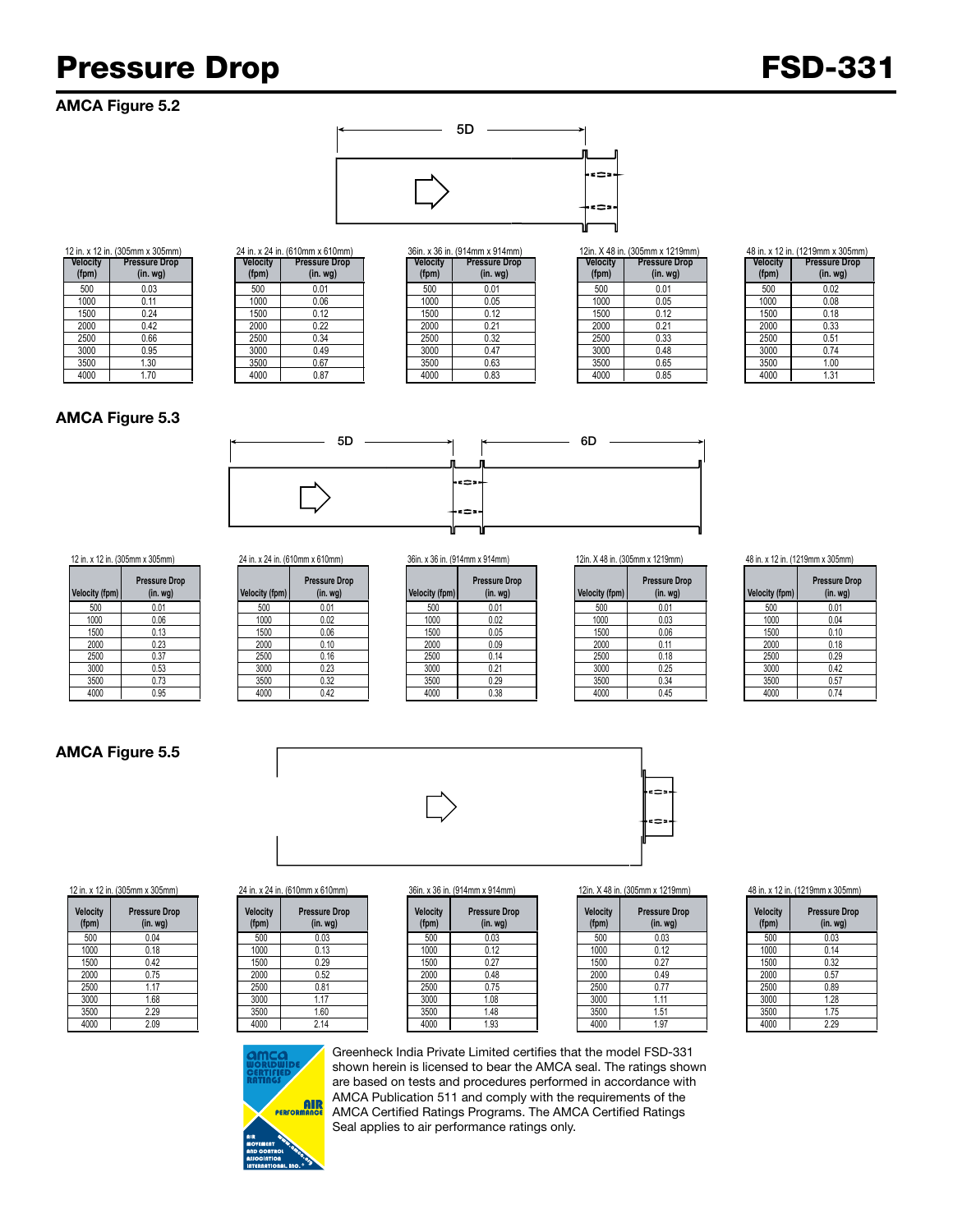### Actuators and Accessories Space Envelopes

Externally mounted actuators always require space outside of the damper sleeve. The "S" dimension illustrates the clearance required for various available actuators.

On damper less than 18 in. (457mm), actuators may also require clearances above and/or below the sleeve. "B" and "T" dimensions are worst case clearance requirements for some dampers less than 18 in. (457mm) high. All damper sizes under 18 in. (457mm) high do not require these worst-case clearances. If space availability above or below the damper sleeve is limited, each damper size should be individually evaluated.





 $B^*$ 

|                                                     | B*                                         | T*                        | S             |               |  |  |  |  |
|-----------------------------------------------------|--------------------------------------------|---------------------------|---------------|---------------|--|--|--|--|
| <b>Actuator Type/Model</b>                          | <b>With</b>                                | With                      | Piggyback     |               |  |  |  |  |
|                                                     | <b>RRL or RRL/OCI</b>                      | <b>RRL or RRL/OCI</b>     | <b>No</b>     | Yes.          |  |  |  |  |
| 24 Volt AC                                          |                                            |                           |               |               |  |  |  |  |
| FSTF24 (-S) Belimo                                  | 7 <sup>11</sup> / <sub>16</sub> in (195mm) | $\frac{1}{2}$ in. (13mm)  | 6 in. (152mm) | NA.           |  |  |  |  |
| FSLF24-S Belimo                                     | $7^{11}/_{16}$ in (195mm)                  | 0                         | 6 in. (152mm) | <b>NA</b>     |  |  |  |  |
| FSNF24 (-S) Belimo                                  | $\frac{1}{2}$ in. (13mm)                   | $9^{13}/_{16}$ in (249mm) | 6 in. (152mm) | 9 in. (229mm) |  |  |  |  |
| <b>MS8104 Series Honeywell</b>                      | $\frac{1}{2}$ in. (13mm)                   | $8\frac{1}{2}$ in (216mm) | 6 in. (152mm) | <b>NA</b>     |  |  |  |  |
| <b>MS8120 Series Honeywell</b>                      | $\frac{1}{2}$ in. (13mm)                   | $9^{13}/_{16}$ in (249mm) | 6 in. (152mm) | 9 in. (229m)  |  |  |  |  |
| 230 Volt AC                                         |                                            |                           |               |               |  |  |  |  |
| FSLF230-S Belimo                                    | 7 <sup>11</sup> / <sub>16</sub> in (195mm) | 0                         | 6 in. (152mm) | NA.           |  |  |  |  |
| FSNF230-S Belimo                                    | $\frac{1}{2}$ in. (13mm)                   | $9^{13}/_{16}$ in (249mm) | 6 in. (152mm) | 9 in. (229mm) |  |  |  |  |
| MS4604 Series Honeywell<br>$\frac{1}{2}$ in. (13mm) |                                            | 81/2 in (216mm)           | 6 in. (152mm) | <b>NA</b>     |  |  |  |  |
| <b>MS4X09 Series Honeywell</b>                      | $\frac{1}{2}$ in. (13mm)                   | $8\frac{1}{2}$ in (216mm) | 6 in. (152mm) | <b>NA</b>     |  |  |  |  |
| <b>MS4620 Series Honeywell</b>                      | $\frac{1}{2}$ in. (13mm)                   | $9^{13}/_{16}$ in (249mm) | 6 in. (152mm) | 9 in. (229mm) |  |  |  |  |

\* For dampers 18 in. (457mm) or more in height these dimensions are 0 in.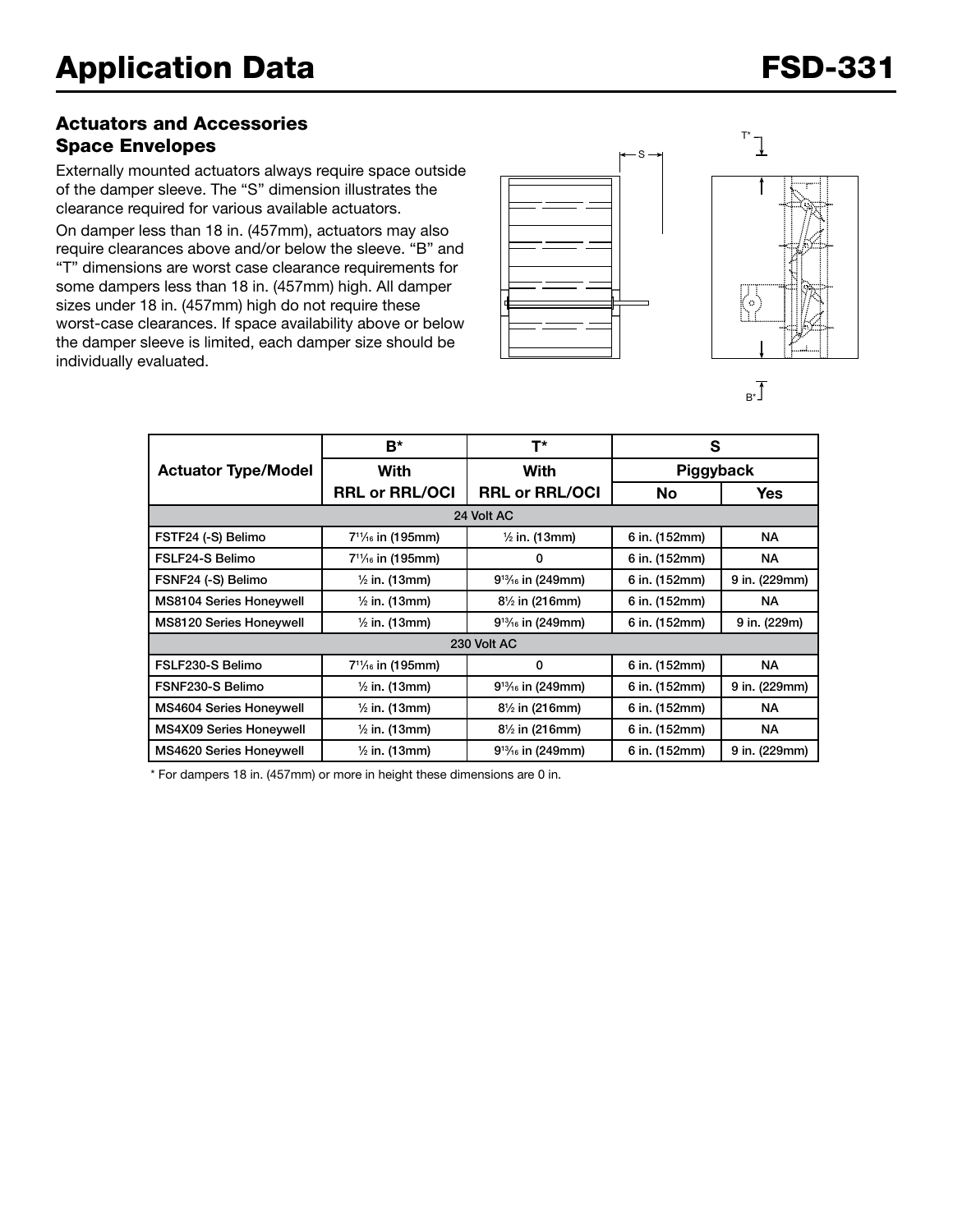### Damper Sleeve and Sideplate Dimensional Data

The drawings below and corresponding table show the position of the FSD-331 damper when mounted in a factory sleeve. the standard mounting locations provide enough space for the mounting of actuators, controls and allow space for installation of retaining angles and duct connections.

The standard location of a damper mounted in a factory sleeve ("A" dimension) is shown below. The damper can be positioned at other locations within a range of 6 in. (152mm) to 16 in. (406mm) for the "A" dimension.



### Damper Sizing Information

Dampers larger than maximum single section size are supplied as a factory assembly of two or more sections of equal size. The following figures show maximum damper section size and assembly configurations for multi-section dampers.